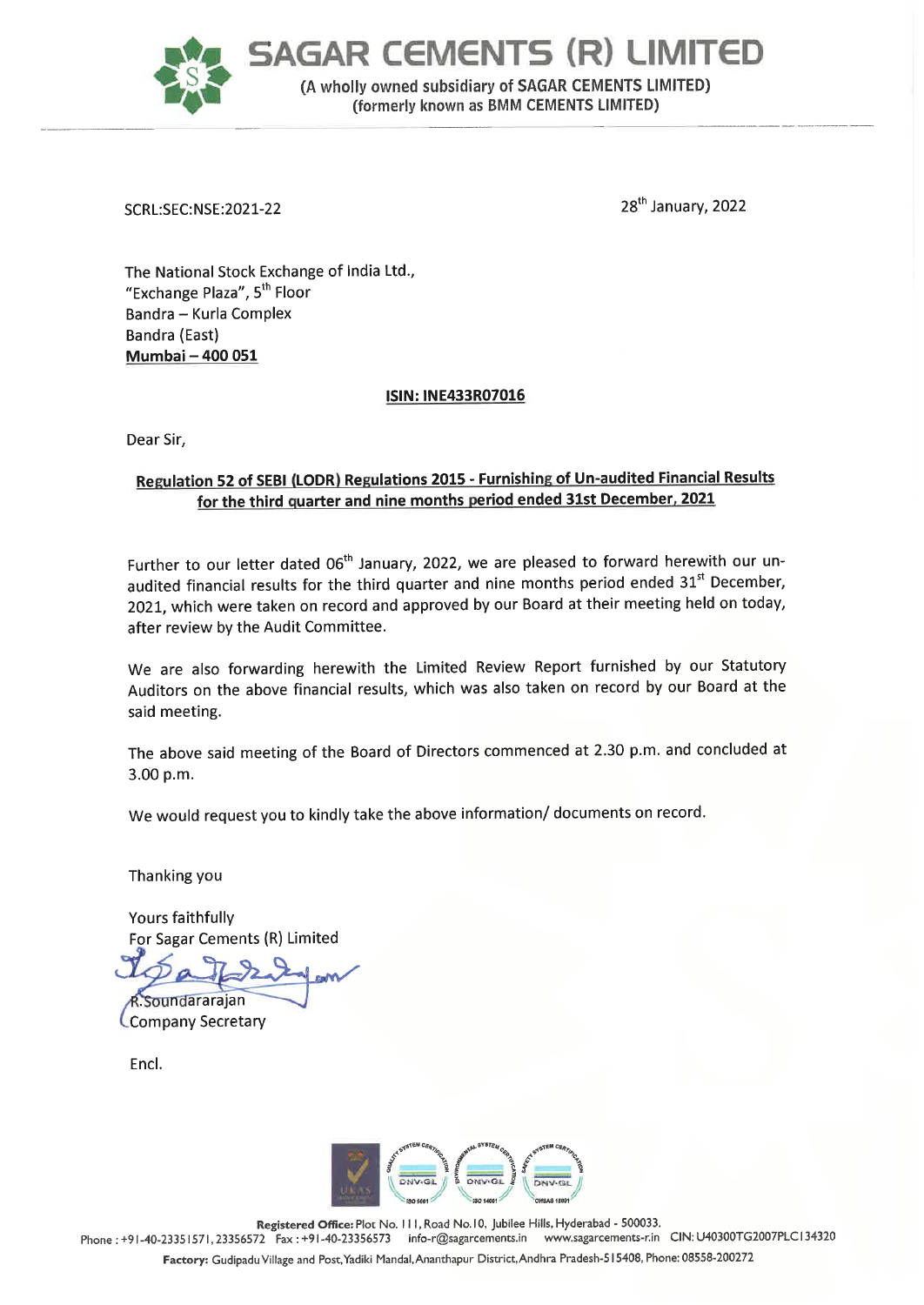# SAGAR CEMENTS (R) LIMITED<br>Plot No. 111, Road No. 10, Jubilee Hills, Hyderabad - 500 033 Fax: +91 40 23356573<br>STATEMENT OF UNAUDITED FINANCIAL RESULTS FOR THE QUARTER AND NINE MONTHS ENDED DECEMBER 31,2021

(In indian lakhs, except per share data and unless otherwise stated)

 $\mathbf{r}$ 

 $\langle \mathbf{w} \rangle$ 

| SI. No              | <b>Particulars</b>                                                                | Quarter ended        |                                         | Nine months ended                   | Year ended                  |
|---------------------|-----------------------------------------------------------------------------------|----------------------|-----------------------------------------|-------------------------------------|-----------------------------|
|                     |                                                                                   | December 31.<br>2021 | September 30,<br>2021<br>(Refer Note 8) | December 31.<br>2021<br>(Unaudited) | March 31, 2021<br>(Audited) |
|                     |                                                                                   | (Unaudited)          |                                         |                                     |                             |
| $\mathbf{1}$        | Income from operations                                                            |                      |                                         |                                     |                             |
|                     | (a) Revenue from operations                                                       | 8.465                | 11.239                                  | 30.751                              | 37.678                      |
|                     | (b) Other Income                                                                  | (3)                  | (24)                                    | 111                                 | 116                         |
|                     | <b>Total income</b>                                                               | 8.462                | 11.215                                  | 30.862                              | 37.794                      |
| $\overline{2}$      | <b>Expenses</b>                                                                   |                      |                                         |                                     |                             |
|                     | (a) Cost of materials consumed                                                    | 1.144                | 1.511                                   | 4.264                               | 4.500                       |
|                     | (b) Changes in inventories of finished goods, work-in-progress and stock-in-trade | (159)                | 24                                      | (1.078)                             | 847                         |
|                     | (c) Employee benefits expense                                                     | 314                  | 333                                     | 936                                 | 1,200                       |
|                     | (d) Finance costs                                                                 | 817                  | 785                                     | 2.398                               | 3,413                       |
|                     | (e) Depreciation and amortisation expense                                         | 583                  | 575                                     | 1,715                               | 2.221                       |
|                     | (f) Power and fuel expense                                                        | 3.335                | 3.475                                   | 10.355                              | 8.607                       |
|                     | (g) Freight & forwarding                                                          | 1.720                | 2,511                                   | 6,446                               | 7.859                       |
|                     | (h) Other expenses                                                                | 1,358                | 1.463                                   | 4.221                               | 4.765                       |
|                     | <b>Total expenses</b>                                                             | 9.112                | 10.677                                  | 29,257                              | 33,412                      |
| 3                   | (Loss)/ profit before tax (1-2)                                                   | (650)                | 538                                     | 1.605                               | 4.382                       |
| 4                   | Tax expense                                                                       |                      |                                         |                                     |                             |
|                     | (a) Current Tax                                                                   |                      | $\overline{\phantom{a}}$                | $\sim$                              | ٠                           |
|                     | (b) Deferred Tax                                                                  | (120)                | 264                                     | 730                                 | 1,536                       |
|                     | <b>Total Tax</b>                                                                  | (120)                | 264                                     | 730                                 | 1.536                       |
| 5                   | Net (loss)/ profit for the period (3-4)                                           | (530)                | 274                                     | 875                                 | 2.846                       |
| 6<br>$\overline{7}$ | Other comprehensive income                                                        |                      |                                         |                                     |                             |
|                     | (i) Remeasurments losses on defined benefit plans                                 | $\sim$               | $\sim$                                  | $\sim$                              | (1)                         |
|                     | (ii) Income tax relating to items that will not be reclassified to profit or loss | $\sim$               | $\sim$                                  | $\overline{\phantom{a}}$            | ٠                           |
|                     | <b>Total Other comprehensive loss</b>                                             |                      | ٠                                       | ×.                                  | (1)                         |
|                     | Total comprehensive (loss)/ income (5+6)                                          | (530)                | 274                                     | 875                                 | 2.845                       |
| 8                   | Paid up equity share capital                                                      | 11,596               | 11.596                                  | 11,596                              | 11.596                      |
| 9                   | Other equity                                                                      | 6.339                | 6.869                                   | 6,339                               | 5.464                       |
| 10                  | Net worth (Refer note 3)                                                          | 17.935               | 18.465                                  | 17.935                              | 17,060                      |
| 11                  | Paid up Debt Capital (Refer note 3)                                               | 8.077                | 9.231                                   | 8.077                               | 10,384                      |
| 12                  | Earnings per share (Basic & Diluted) of ₹10 each                                  | (0.47)               | 0.23                                    | 0.75                                | 2.69                        |
| 13                  | Debt Equity Ratio (Refer note 3)                                                  | 1.34                 | 1.36                                    | 1.34                                | 1.51                        |
| 14                  | Debt Service Coverage Ratio (Refer note 3)                                        | 0.33                 | 1.03                                    | 0.93                                | 1.28                        |
| 15                  | Interest Service Coverage Ratio (Refer note 3)                                    | 1.07                 | 2.17                                    | 2.17                                | 2.55                        |
| 16                  | Long term Debt to Working Capital (Refer note 3)                                  | 7.65                 | 4.96                                    | 7.65                                | 14.98                       |
| 17                  | Total debts to Total Assets ratio (Refer note 3)                                  | 0.50                 | 0.51                                    | $0.50 -$                            | 0.50                        |
| 18                  | Current ratio (Refer note 3)                                                      | 1.44                 | 1.78                                    | 1.44                                | 1.22                        |
| 19                  | Bad debts to Account receivable ratio (Refer note 3)                              | 0.04                 | 0.03                                    | 0.04                                | 0.05                        |
| 20                  | Current liability ratio (Refer note 3)                                            | 0.21                 | 0.18                                    | 0.21                                | 0.22                        |
| 21                  | Debtors Turnover ratio (Refer note 3)                                             | 10.00                | 13.85                                   | 12.11                               | 10.82                       |
| 22                  | Inventory Turnover ratio (Refer note 3)                                           | 8.52                 | 10.61                                   | 10.32                               | 11.17                       |
| 23                  | Operating Margin (Refer note 3)                                                   | 8.91%                | 17.12%                                  | 18.25%                              | 26.29%                      |
| 24                  | Net Profit Margin (Refer note 3)                                                  | $-6.26%$             | 2.45%                                   | 2.85%                               | 7.56%                       |
|                     |                                                                                   |                      |                                         |                                     | $\langle \cdot \rangle$     |

 $\sim$ 

(\*)- Annualised

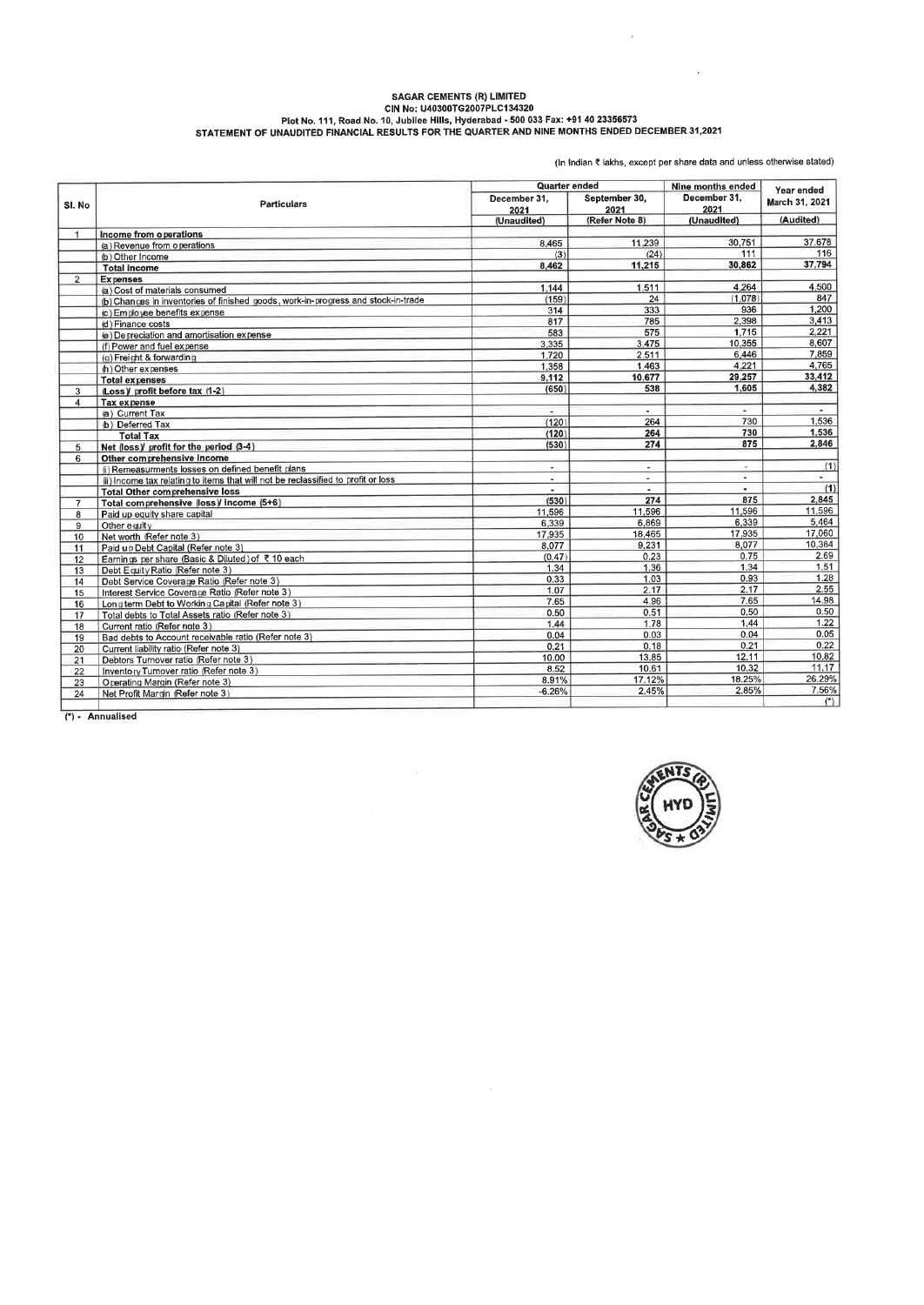#### **Notes**

- The above unaudited financial results of Sagar Cements (R) Limited ("the Company") as reviewed by the Audit Committee has been approved by the 1 Board of Directors at its meeting held on January 28, 2022. The statutory auditors have carried out a limited review of the financial results.
- The financial results of the Company have been prepared in accordance with the Indian Accounting Standards (Ind AS') prescribed under section 133  $\overline{2}$ of the Companies Act, 2013 ("the Act") read with relevant rules issued thereunder and other accounting principles generally accepted in India and guidelines issued by the Securities and Exchange Board of India ("SEBI").
- Ratios have been computed as follows: 3
	- a) Debt equity ratio (times) = Debt / Net Worth
		- [Debt: Long term secured loans + Current maturities of long term debt + Loan term unsecured loans]
		- [Net Worth: Equity share capital + Reserves and Surplus]
	- b) Debt service coverage ratio (times) = Earnings before depreciation, interest and tax / (Interest expense during the period + Principal repayment (excluding refinanced debt) for all the loan funds during the period).
	- c) Interest service coverage ratio (times) = Cash profit after adjusting depreciation / Interest expense during the period.
	- [Cash profit after adjusting depreciation: Profit After Tax + Interest + Depreciation]
	- d) Paid up Debt Capital = Non Convertible Debentures
	- e) Long term Debt to Working Capital (times) = [(Non-Current Borrowings + Current maturities of long term debt + Loan term unsecured loans)/ (Net working capital excl. Current borrowings)]
	- f) Total debts to Total Assets ratio (%) = [(Long term debt + Current borrowings)/ Total Assets]<br>g) Current ratio (times) = (Current Assets/ Current Liabilities excl. Current borrowings)
	- g) Current ratio (times) = (Current Assets/ Current Liabilities excl. Current borrowings)<br>b) Bad debts to Account receivable ratio (%) = (Bad Debts/ Average Trade. Receivabl
	- Bad debts to Account receivable ratio (%) = (Bad Debts/ Average Trade. Receivable)
	- i) Current liability ratio (%) = (Current liabilities excl. Current borrowings/ Total liabilities)<br>i) Debtors Turnover ratio (times) = [(Sales of Products and Services/ Average Trade Re
	- j) Debtors Turnover ratio (times) = [(Sales of Products and Services/ Average Trade Receivable)] Annualised<br>k) Inventory Turnover ratio (times) = [(Sales of Products and Services/ Average Inventory)] Annualised
	- k) Inventory Turnover ratio (times) = [(Sales of Products and Services/ Average Inventory)] Annualised<br>I) Operating Margin (%) = [(Profit before Depreciation, Interest, Tax and Exceptional Item Less Other Inc
	- I) Operating Margin (%) = [(Profit before Depreciation, Interest, Tax and Exceptional Item Less Other Income)/ Sales of Products and Services]<br>m) Net Profit Margin (%) = [Profit after tax/ Sales of Products and Services]
	- Net Profit Margin  $(\%)$  = [Profit after tax/ Sales of Products and Services]
- $\Delta$ COVID-19 is the infectious disease caused by the coronavirus, SARS-CoV-2. In March 2020, the WHO declared COVID-19 pandemic. The Company has adopted measures to curb the spread of infection in order to protect the health of the employees and ensure business continuity with minimal disruption. The Company has considered internal and certain external sources of nformation, including economic forecasts and industry reports, up to the date of approval of the financial results in determining the possible effects on the carrying amounts of Inventories, receivables, deferred tax assets and other current assets, that may result from the COVID-19 pandemic. The impact of the global health pandemic may be different from that of estimated as at the date of approval of these financial results and the Company will continue to closely monitor any material changes to future economic conditions.
- The Code on Social Security, 2020 ('Code') relating to employee benefits during employment and post-employment benefits received Presidential  $\overline{5}$ assent in September 2020. The Code has been published in the Gazette of India. However, the date on which the Code will come into effect has not been notified. The Company will assess the impact of the Code when it comes into effect and will record any related impact in the period the Code becomes effective.
- $\boldsymbol{\kappa}$ The Board of Directors of the Company in their meeting on April 26, 2021 have approved the proposed Scheme of Amalgamation of the Company with its parent company Sagar Cements Limited subject to necessary approval from the authorities concerned under section 230 and 232 of the Companies Act 2013. Merger application has been filed with the Hon'ble National Company Law Tribunal on July 12, 2021. Upon approval of the Scheme from the concerned authorities, the undertakings of the Company shall get transferred to and vested in the Sagar Cements Limited (Parent Company) with the Appointed Date i.e., March 30, 2021 or such other date as the Hon'ble National Company Law Tribunal may approve. Pending such approval, financial results of the Company for the quarters ended September 30, 2021 & December 31, 2021, nine months ended December 31, 2021 and year ended March 31, 2021 are presented without giving effect to the said merger.
- $\overline{7}$ The Securities Exchange Board of India (SEBI) vide its circular No SEB/HO/DDHS/CIR/2021/0000000637 dated October 05, 2021 amended regulation 52 ofthe SEBI (Listing Obligations and Disclosure Requirements), regulations 2015, mandating entities that have listed non-convertible securities to disclose financial results on a quarterly basis. Company has availed the exemption provided by the said circular and accordingly the figures for the corresponding quarters have not been included in the Statement.
- 8 The figures for the quarter ended September 30, 2021 are the balancing figures between the year-to-date reviewed figures for the six months period ended September 30, 2021 and unreviewed/ unaudited figures for the quarter ended June 30, 2021.

Place: Hyderabad Date: January 28, 2022



Sagar Cements (R) Limited

Dr. S. Anand Reddy (Managing Director)